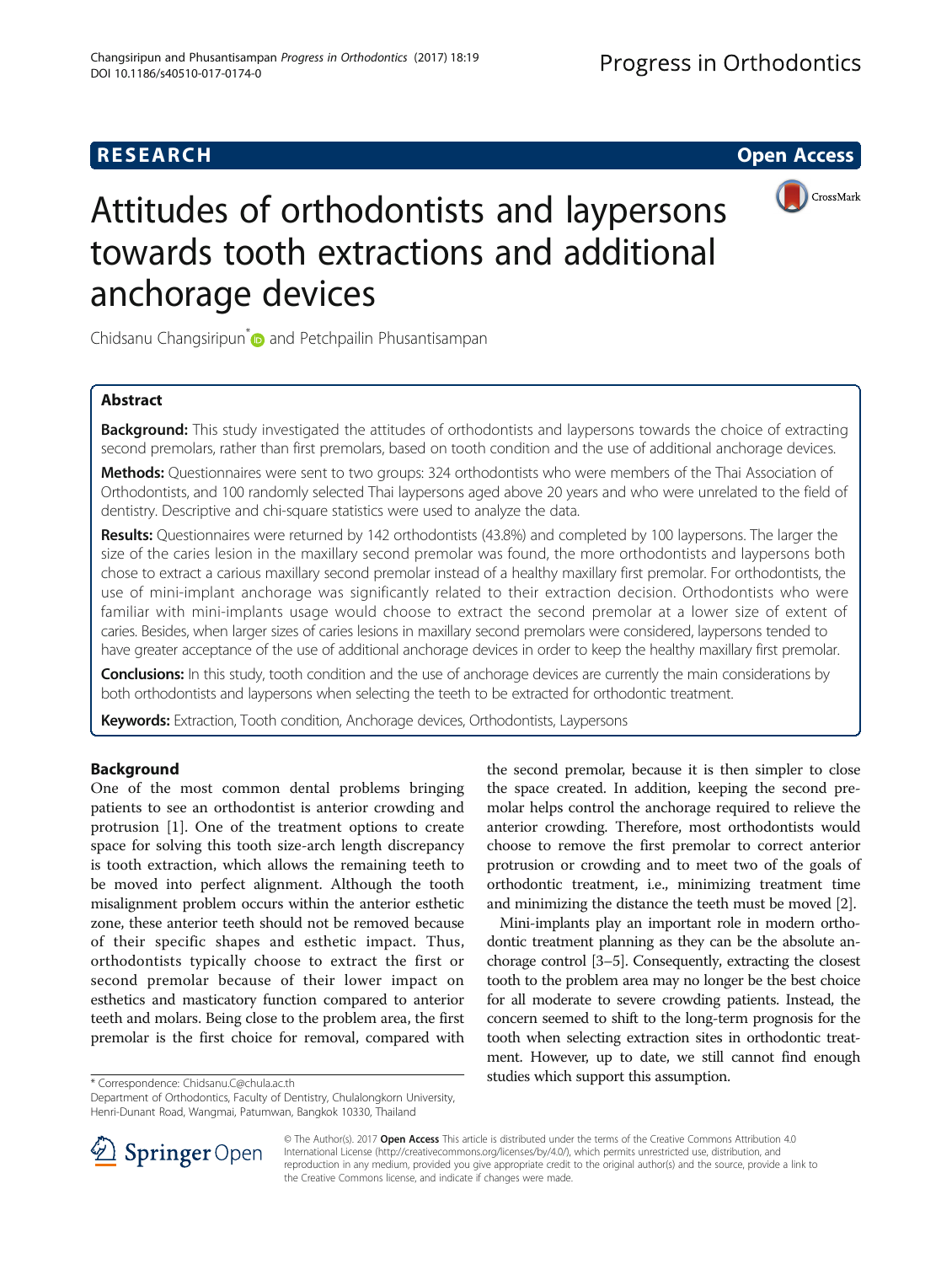Orthodontic treatment is considered to be a long continuous process, compared with other dental treatments, and patient compliance is essential for treatment success. From personal experiences, it has been found that patients who understand their condition and accept the proposed treatment plan are more compliant. Therefore, studying the attitude of laypersons regarding their preference of which tooth to remove might be meaningful for orthodontic treatment planning. However, currently, there are no data regarding patients' attitudes about this choice.

Previous investigations on tooth extraction for orthodontic reasons evaluated whether first or second premolar extraction decreased facial dimension [[6](#page-5-0)], altered dimensional changes measured from cephalometric analysis [[7\]](#page-5-0), affected the soft tissue of upper lip areas [\[8](#page-5-0)], or allowed third molar eruption [\[9](#page-5-0)]. However, there are no studies concerning the relative condition of the first and second premolars when deciding which one to extract. It was reported that the second premolars are more vulnerable to caries attack than the first premolars with a ratio of 1.6:1 [[10](#page-5-0)]. Thus, the present study was undertaken to answer the question as to how severe dental caries in maxillary second premolar would make orthodontists and laypersons choose to extract the maxillary second premolar, instead of a healthy maxillary first premolar, in a Class I Angle relationship with anterior crowding or protrusion. The underlying assumption was that the case had been analyzed and it had been decided to extract four bicuspids with the need for maximum anchorage in the upper arch.

## **Methods**

#### **Ouestionnaire**

A modified version of the Mount and Hume [[11\]](#page-5-0) Caries Classification System was used in our self-administered questionnaires as a measure of the size of the caries lesion. This questionnaire divided the size of lesions into seven levels, from 0 to 6 (Table 1). We developed our own questionnaires based on this classification, which comprised

two main parts for both orthodontists and laypersons to obtain:

Part I: general information of respondent such as gender, age, educational degree, and orthodontic work experience.

Part II: attitudes concerning removal of the maxillary second premolar, rather than the maxillary first premolar, according to the scenario described above and attitudes towards the use of anchorage devices.

#### Sample accrual

The study population was divided into two groups. The first group was composed of all 324 active members of the Thai Association of Orthodontists. The second group included 100 Thai laypersons above 20 years old, who would like to receive orthodontic treatment at the orthodontic clinic, Faculty of Dentistry, Chulalongkorn University, and were not related to the field of dentistry. An identical patient education video was shown to all potential orthodontic patients before they filled a questionnaire.

#### Data analysis

Statistical analyses were performed by descriptive and chi-square analysis with SPSS software version 17.00 (SPSS Inc., Chicago, IL, USA). Statistical significance was determined at  $P < 0.05$ .

#### Results

Questionnaires were returned by 142 orthodontists (a response rate of approximately 43.8%) and a hundred laypersons were randomly surveyed individually. Some returned questionnaires were incomplete, hence the discrepancy in response numbers between individual items.

#### Demographic characteristics

The orthodontists' demographic details are displayed in Table [2](#page-2-0). The respondents were predominantly female (68.3%), almost half were 31–40 years old (46.5%) and

**Table 1** Classification of the severity of caries progression used in the present study (modified from Mount and Hume [\[11\]](#page-5-0))

| Classification of dental caries | Meaning                                                                                                                                                                                                     |
|---------------------------------|-------------------------------------------------------------------------------------------------------------------------------------------------------------------------------------------------------------|
| Size 0                          | Healthy tooth.                                                                                                                                                                                              |
| Size 1                          | Only demineralization but no cavitation. Remineralization treatment can stop the process of developing disease.                                                                                             |
| Size 2                          | Minimal involvement of dentine just beyond treatment by remineralization alone.                                                                                                                             |
| Size 3                          | Moderate involvement of dentine. The remaining tooth structure is sufficiently strong to support the restoration<br>and not likely to fail under normal occlusal load.                                      |
| Size 4                          | The cavity is enlarged beyond moderate. The remaining tooth structure is weakened to the extent that cusps or<br>incisal edges are split or are likely to fail if left exposed to occlusal or incisal load. |
| Size 5                          | Extensive caries with bulk loss of tooth structure has already occurred.                                                                                                                                    |
| Size 6                          | Exposed pulp caries with extensive loss of enamel and dentine. Root canal treatment followed by crown restoration<br>is necessary in order to maintain the tooth.                                           |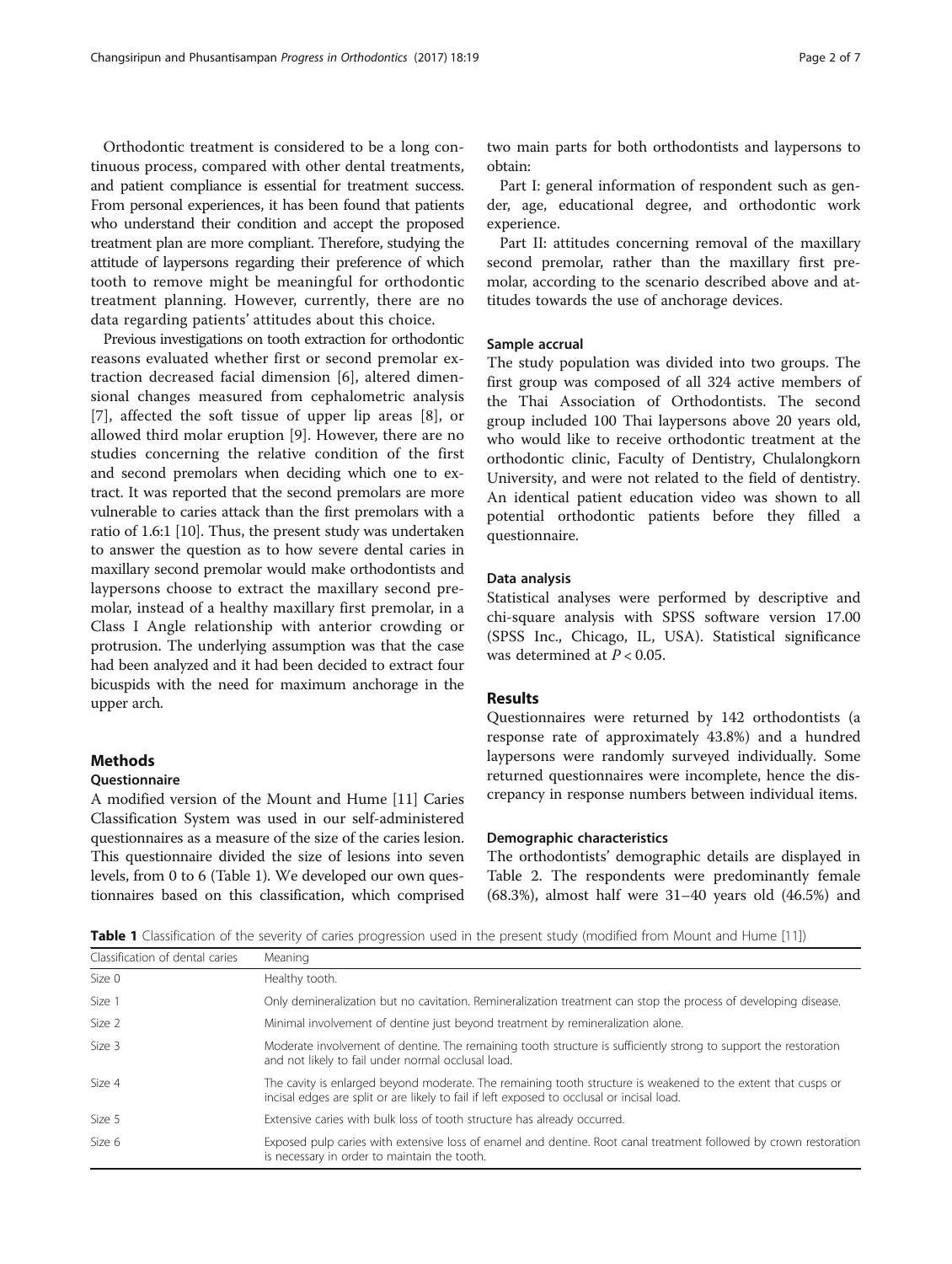<span id="page-2-0"></span>Table 2 Orthodontists' demographic characteristics

|                                                      | Number | Percentage |  |  |
|------------------------------------------------------|--------|------------|--|--|
| Orthodontists ( $n = 142$ )                          |        |            |  |  |
| Male                                                 | 45     | 31.7       |  |  |
| Female                                               | 97     | 68.3       |  |  |
| Age (years, $n = 142$ )                              |        |            |  |  |
| $\leq 30$                                            | 11     | 7.7        |  |  |
| $31 - 40$                                            | 66     | 46.5       |  |  |
| $41 - 50$                                            | 47     | 33.1       |  |  |
| $51 - 60$                                            | 15     | 10.6       |  |  |
| $\geq 61$                                            | 3      | 2.1        |  |  |
| Work experience as orthodontists (years, $n = 138$ ) |        |            |  |  |
| $\leq$ 5                                             | 45     | 31.7       |  |  |
| $6 - 10$                                             | 36     | 25.4       |  |  |
| $11 - 15$                                            | 23     | 16.2       |  |  |
| $16 - 20$                                            | 14     | 9.9        |  |  |
| $21 - 25$                                            | 11     | 7.7        |  |  |
| $\geq$ 25                                            | 9      | 6.3        |  |  |

approximately one third (31.7%) had up to 5 years' experience as an orthodontist.

The demographics of laypersons are shown in Table 3. More than half of the respondents were female (61%), approximately two thirds were less than 30 years old (76%), and the majority (80%) had a bachelor's degree as their highest level of education.

## Attitudes towards caries extent

Regarding the scenario in the questionnaire, there were three orthodontists and three laypersons who never choose to extract the maxillary second premolar instead

**Table 3** Laypersons' demographic characteristics ( $n = 100$ )

|                   | Number | Percentage |
|-------------------|--------|------------|
| Laypersons        |        |            |
| Male              | 39     | 39         |
| Female            | 61     | 61         |
| Age (years)       |        |            |
| $\leq 30$         | 76     | 76         |
| $31 - 40$         | 10     | 10         |
| $41 - 50$         | 8      | 8          |
| $51 - 60$         | 5      | 5          |
| $\geq 61$         | 1      | 1          |
| Education level   |        |            |
| Primary school    | 3      | 3          |
| Secondary school  | 6      | 6          |
| Bachelor's degree | 80     | 80         |
| Master's degree   | 11     | 11         |

of the maxillary first premolar, no matter what size of the caries lesion in the second premolar. The responses of the remaining respondents to items inquiring about tooth condition are found in Fig. [1](#page-3-0). It was found that the larger the size of the caries lesion in the maxillary second premolar, the more both orthodontists and laypersons chose to extract the maxillary second premolar rather than the maxillary first premolar. The greatest percentage of respondents in both groups, orthodontists and laypersons at 48.9 and 27.8%, respectively, chose the fourth size of caries lesion as the minimum to confirm removal of the maxillary second premolar rather than the maxillary first premolar. The lowest minimum lesion size chosen by orthodontists was 3 (10.8%), while that of laypersons was 1 (19.6%).

#### Attitudes towards factors that influence an extraction decision

Responses to the items enquiring about the factors influencing the respondents' extraction decision are given in Fig. [2](#page-3-0). More than half of the respondents in both groups (orthodontists, 51.5%; laypersons, 63.5%) agreed that tooth condition was the main factor in making the decision to remove the second premolar rather than the first premolar. The second most important factor for orthodontists was the total distance to move the anterior teeth (20.6%). Although space closure was not important to laypersons, the orthodontist's opinion on which tooth to remove had a greater influence (15.6%). Expense was considered as the third most significant factor in laypersons' decisions (7.3%), while only 0.7% of orthodontists took this into account.

#### Attitudes towards treatment plan discussion

Almost all orthodontists agreed with discussing the treatment plan with patients, including which tooth to remove (94.2%), while 5.1% finalized the treatment plan themselves. 0.7% of responses were excluded as the treatment plan was not discussed with the patient. For laypersons, three quarters of patients agreed that it was necessary to discuss the treatment plan with the orthodontist, whereas some patients wanted to know about the treatment plan; however, the final decision depended on the orthodontist's opinion (25%).

## Orthodontists' attitudes towards mini-implant usage and correlation

More than half of the orthodontists' based their decision to extract the maxillary first or second premolar on the anchorage situation (65.5%) while the remainder said it had no effect.

Responses to items enquiring about orthodontists' usage of mini-implant anchorage are presented in Table [4](#page-4-0). Almost half of the respondents (45.3%) always placed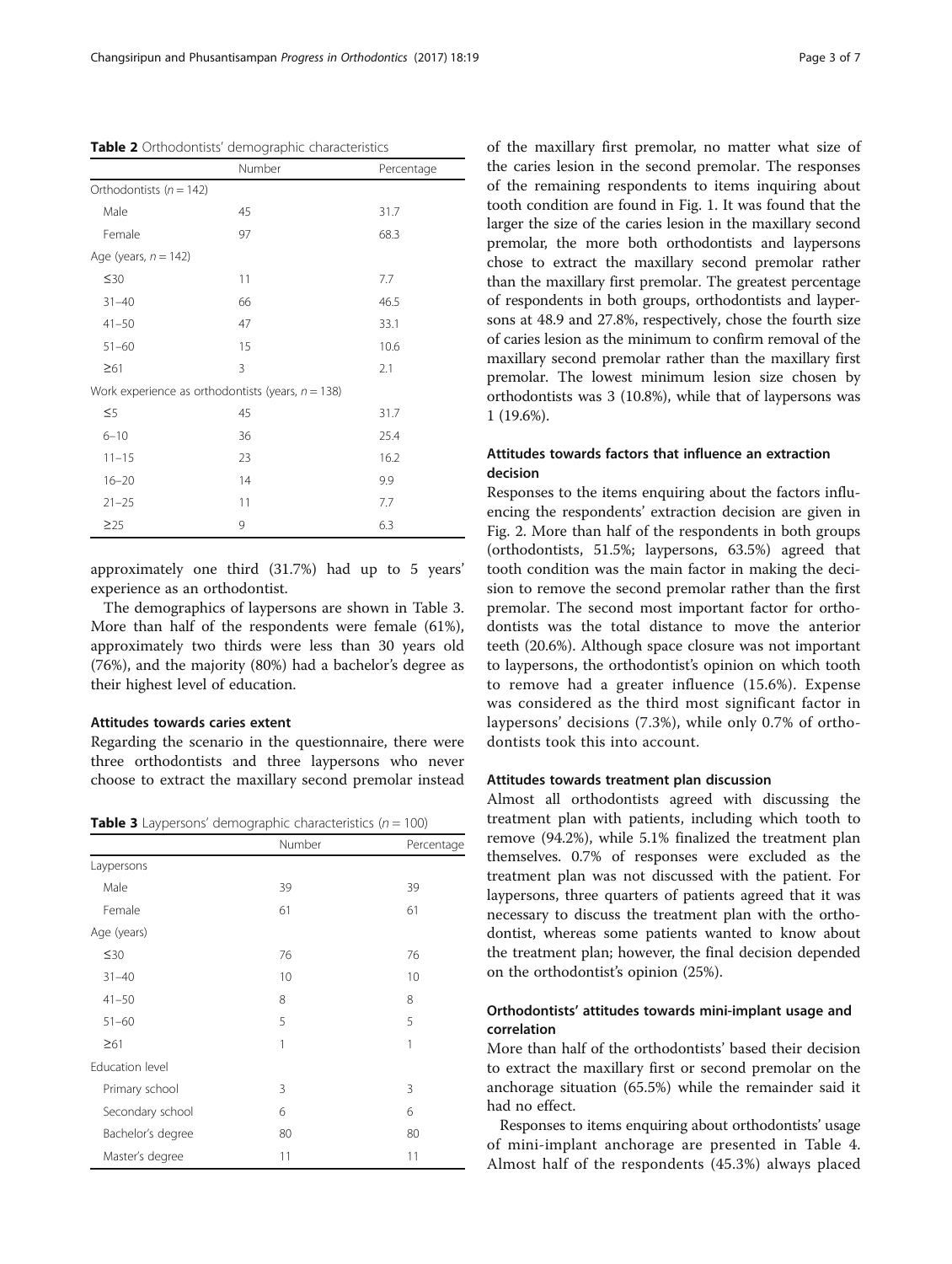<span id="page-3-0"></span>

mini-implants themselves; one third sometimes did (31.7%), while slightly less than one fifth (18.7%) had never placed a mini-implant. Less than 5% had never used a mini-implant as the absolute anchorage.

Chi-square analysis indicated that there was no significant association between orthodontists' ages and choice of lesion size indicating extraction or between their working experience and such choice. However, the lesion size was significantly related to the orthodontists' familiarity with the use of mini-implant anchorage (MIA)  $(P = 0.04,$  $gamma = -0.3$ ). Thus, orthodontists who used miniimplants would choose to extract the maxillary second premolar at a smaller lesion size, compared with those who were less familiar.

## Laypersons' attitudes towards the use of anchorage devices

Responses to items enquiring about the use of different anchorage devices chosen by laypersons are shown in Fig. [3](#page-4-0). If the maxillary second premolar was extracted rather than the maxillary first premolar, additional anchorage devices, such as a transpalatal arch (TPA), headgear, or

mini-implant, need to be installed. Patients were asked to decide if they still wanted to remove the maxillary second premolar when aware of this treatment requirement. When they chose to keep the healthy maxillary first premolar, all the laypersons agreed to wear the additional devices at every size of caries lesion on the maxillary second premolar. The larger the lesion, the more laypersons agreed to wear additional devices. A TPA was the most acceptable, followed by a mini-implant, and the least popular choice was headgear at every caries lesion size.

## **Discussion**

Most of the chief complaints which prompt the patient to seek orthodontic treatment in any populations are either incisor protrusion or crowding [\[1, 12](#page-5-0)]. The presence of these clinical problems, even with a Class I molar relationship, had influenced the extraction sequence decision, and the choice of particular extraction sequences seems to have been based largely on clinical opinion [\[13, 14\]](#page-5-0). There have been a number of previous studies demonstrating that premolars are the most commonly extracted teeth for orthodontic purposes due to their location between anterior

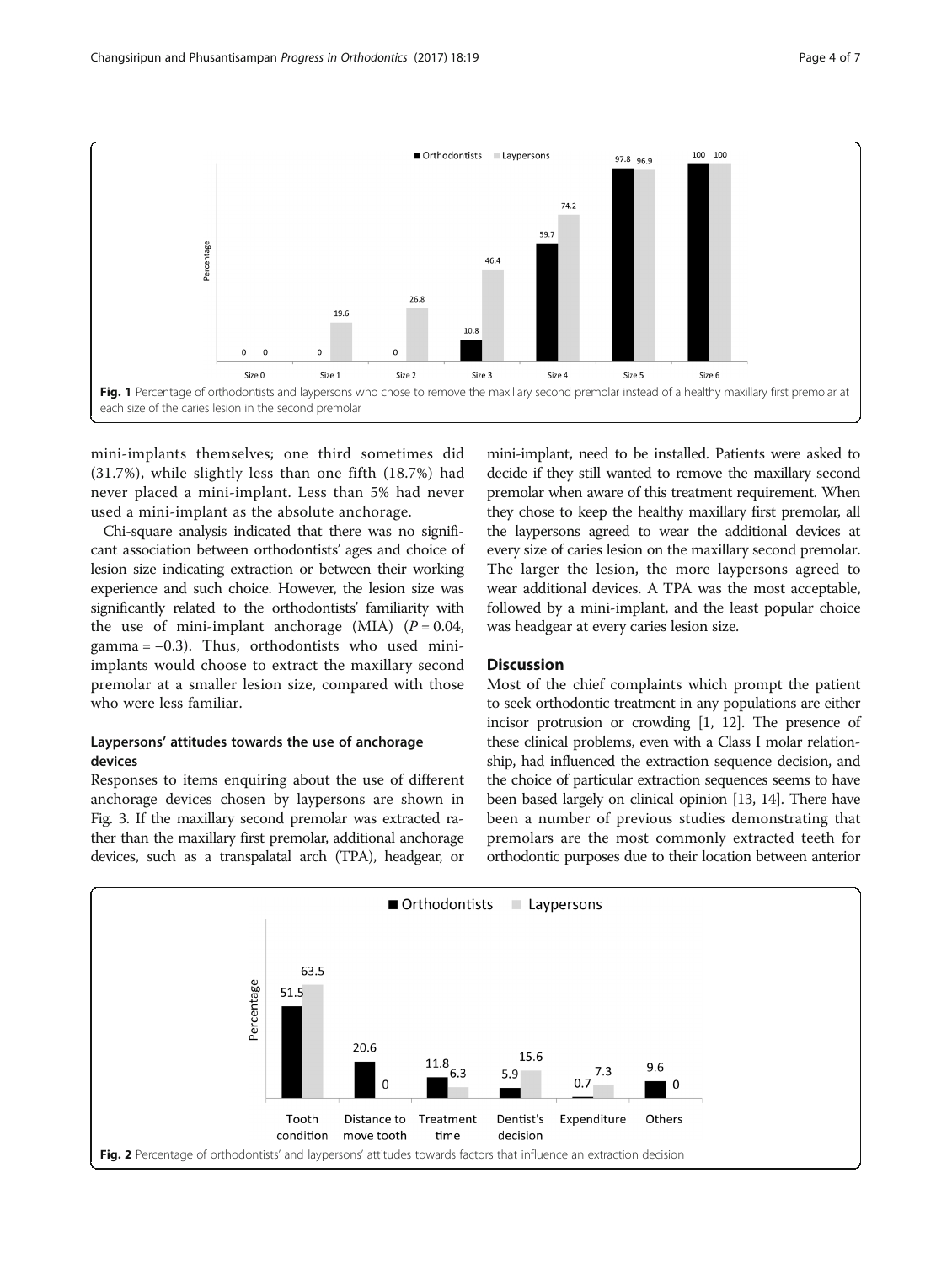<span id="page-4-0"></span>Table 4 Number and percentage of orthodontists' familiarity with the use of mini-implant anchorage (MIA) ( $n = 139$ )

|                                | Number | Percentage |
|--------------------------------|--------|------------|
| Orthodontists                  |        |            |
| Always place MIA themselves    | 63     | 45.3       |
| Sometimes place MIA themselves | 44     | 31.7       |
| Never placed MIA themselves    | 26     | 18.7       |
| Never used MIA                 | 6      | 4.3        |

and posterior segments [\[15](#page-5-0), [16\]](#page-5-0). When comparing first and second premolars, the first premolars are more often extracted because of their position, being located nearer to the problem site. Therefore, it is easier for anchorage control in solving the patient's chief complaint [[17\]](#page-5-0). On the other hand, when second premolars are extracted, the posterior teeth could be expected to move more forward than after a first premolar extraction, leaving inadequate remaining space for the relief of crowding and the retraction of anterior teeth [[18\]](#page-6-0). This is the reason why, in the past, orthodontists almost always chose to extract the first premolars and keep the second premolars, even though the second premolars might be in far worse condition than the first premolar.

However, this was not found to be the case in the present study. We found that most orthodontists and laypersons set tooth condition as the most important factor above others: for example, space closure, treatment time, or expense, when deciding which tooth to remove. Our study demonstrated that a number of orthodontists and laypersons choosing maxillary second premolar removal instead of healthy maxillary first premolar removal increased for larger lesion sizes. That might be because most laypersons who participate in this study are well educated; 80% of them having a bachelor's degree. They prefer to keep a healthy tooth rather than a carious tooth, even though they are informed of the requirement for

the additional anchorage device. Otherwise, anterior tooth retraction or alignment of the teeth might not be optimal. In part of the orthodontists' opinion, we found that their decision was significantly related to the familiarity with the use of MIA. Orthodontists who typically placed mini-implants themselves were likely to decide to remove the second premolar with a smaller lesion compared with those who were not familiar with mini-implant usage. This finding supported the idea of MIA causing a paradigm shift in the orthodontic world by not only making an unpredictable movement possible, such as retraction of the whole maxillary dentition in Class II division 1 malocclusions to achieve a Class I canine and molar relationship without extraction [\[19](#page-6-0)], intrusion of the entire maxillary dentition to correct gummy smile [\[20\]](#page-6-0), and intrusion of the upper posterior region to correct anterior open bite [\[21](#page-6-0)], but also its impact on orthodontists' decision towards extraction choice.

It is well known that closure of the premolar extraction sites occurs by retraction of anterior segments, mesial movement of posterior segments, or both. Maximum anchorage is indicated to prevent mesial movement of the posterior segments. One cephalometric study has shown that greater mean maxillary incisor retraction was found in the maxillary first premolar extraction group than in the maxillary second premolar group [\[7\]](#page-5-0). Therefore, patients also need to consider the additional anchorage requirement when choosing to remove the maxillary second premolar, in order to use the extraction space in a similar way to that when extracting the maxillary first premolar. In the past, headgear has been used as a standard maximum anchorage system. However, it is almost always rejected by patients because of social and esthetic concerns [\[22\]](#page-6-0). The present study also showed that the larger the size of the caries lesion, the higher the percentage of laypersons who accepted wearing an anchorage device, including headgear. This part of our result revealed the preference of laypersons

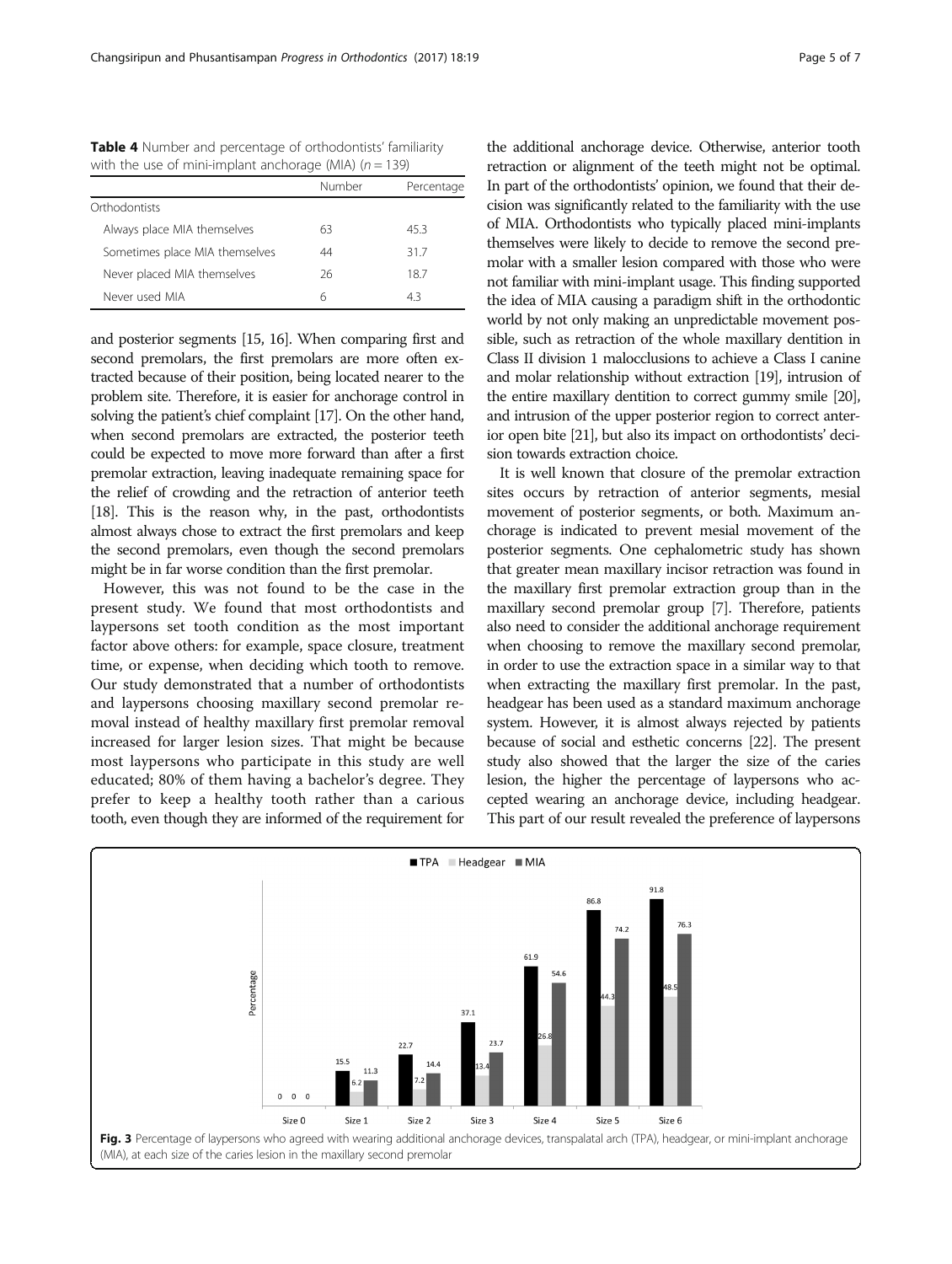<span id="page-5-0"></span>in the twenty-first century towards the type of additional anchorage devices. Although a TPA was found to be the most popular choice, unfortunately, it was reported to be associated with anchorage loss during retraction of maxillary anterior teeth [\[23\]](#page-6-0). MIA, which was as effective as headgear with the non-compliance approach [[24\]](#page-6-0), is preferred by patients to the alternative approaches available.

To our knowledge, the present work was the first study investigating attitudes of laypersons towards their decision of tooth extraction. Nowadays, there is a growing awareness of conflict between orthodontists and patients [[25](#page-6-0)]. We believe that a greater communication before starting the treatment is needed which will lead to improved relationships and to a lessening of misunderstanding. Our data supported this assumption by showing that both groups of respondents agreed that it is necessary to discuss the treatment plan together, particularly concerning tooth removal. Therefore, our results are not only helpful in the process of treatment planning between orthodontists and orthodontic patients but also could be useful for general practitioners by preventing unnecessary treatment on a severely carious second premolar if the patient intends to receive orthodontic treatment in the near future.

Nevertheless, some limitations in this study should be noted. First, the response rate from orthodontists was quite low (43.8%), although the number was almost similar to other studies using the same method in the same population [\[26\]](#page-6-0). In the matter of gender, the predominantly female sample of orthodontists (68.3%) could be representative of the true population (64.8% female) [[26](#page-6-0)]. Second, the data acquired in this study towards extraction decision was based on one particular situation, which was to decide between maxillary first or second premolar extraction in a Class I Angle classification with anterior crowding or protrusion with the need of maximum anchorage in the upper arch. Our data showed that most of orthodontists' extraction decision (65.5%) was influenced by how to manage the anchorage situation: maximum, moderate, or minimum. Thus, we decided to create the questionnaire by focusing only on a maximum anchorage situation for the reasons of eliminating this confounding factor and reducing the complications. Different results might also be found if it was the situation in the lower arch, as every orthodontist knows the differences in anchorage control between in the maxilla and the mandible. Therefore, this set of data should be applied with caution, and further study is required with the series of questionnaire including several types of anchorage in both arches.

#### Conclusions

Tooth condition and anchorage devices are currently the main considerations when selecting which tooth to extract in orthodontic treatment for both orthodontists and laypersons in the present study.

#### Acknowledgements

The authors are grateful to Professor Martin Tyas for his constructive comments in review of this manuscript. We also would like to thank Dr. Chompunuch Tiyawongmana and Dr. Hathaiwan Ngamsukonthapusit for their help in the process of collecting questionnaires.

#### Authors' contributions

CC contributed to the study conception and design, performed the literary research, participated in the interpretation of the data, and wrote the manuscript. PP carried out the data collection, data analysis, and wrote part of the paper. Both authors read and approved the final manuscript.

#### Competing interests

The authors declare that they have no competing interests.

#### Ethics approval and consent to participate

This study was conducted in full accordance with the World Medical Association Declaration of Helsinki. Ethics approval was received from the Faculty of Dentistry, Chulalongkorn University Human Research Ethics Committee and consent was implied by all participants who completed the survey.

#### Publisher's Note

Springer Nature remains neutral with regard to jurisdictional claims in published maps and institutional affiliations.

# Received: 2 February 2017 Accepted: 19 May 2017<br>Published online: 24 July 2017

#### References

- 1. Tanne K. Current status of orthodontic professionals in the Asian Pacific region. APOS Trends in Orthodontics. 2016;6:58–77.
- 2. Proffit WR. Forty-year review of extraction frequencies at a university orthodontic clinic. Angle Orthod. 1994;64:407–14.
- 3. Carano A, Velo S, Leone P, Siciliani G. Clinical applications of the Miniscrew Anchorage System. J Clin Orthod. 2005;39:9–24.
- 4. Thiruvenkatachari B, Pavithranand A, Rajasigamani K, Kyung HM. Comparison and measurement of the amount of anchorage loss of the molars with and without the use of implant anchorage during canine retraction. Am J Orthod Dentofacial Orthop. 2006;129:551–4.
- 5. Garfinkle JS, Cunningham Jr LL, Beeman CS, Kluemper GT, Hicks EP, Kim MO. Evaluation of orthodontic mini-implant anchorage in premolar extraction therapy in adolescents. Am J Orthod Dentofacial Orthop. 2008; 133:642–53.
- 6. Kim TK, Kim JT, Mah J, Yang WS, Baek SH. First or second premolar extraction effects on facial vertical dimension. Angle Orthod. 2005;75:177–82.
- 7. Ong HB, Woods MG. An occlusal and cephalometric analysis of maxillary first and second premolar extraction effects. Angle Orthod. 2001;71:90–102.
- 8. Erdinc AE, Nanda RS, Dandajena TC. Profile changes of patients treated with and without premolar extractions. Am J Orthod Dentofacial Orthop. 2007; 132:324–31.
- 9. Celikoglu M, Kamak H, Akkast I, Oktay H. Effects of orthodontic treatment and premolar extractions on the mandibular third molars. Aust Orthod J. 2010;26:160–4.
- 10. Loto AO. Relative prevalence of caries in first and second premolars in urban Nigerians. Odontostomatol Trop. 1998;21:23–6.
- 11. Mount GJ, Hume WR. A new cavity classification. Aust Dent J. 1998;43:153–9.
- 12. Gherunpong S, Tsakos G, Sheiham A. A socio-dental approach to assessing children's orthodontic needs. Eur J Orthod. 2006;28:393–9.
- 13. Konstantonis D, Anthopoulou C, Makou M. Extraction decision and identification of treatment predictors in Class I malocclusions. Prog Orthod. 2013;14:47.
- 14. Janson G, Maria FR, Bombonatti R. Frequency evaluation of different extraction protocols in orthodontic treatment during 35 years. Prog Orthod. 2014;15:51.
- 15. Steyn CL, du Preez RJ, Harris AM. Differential premolar extractions. Am J Orthod Dentofacial Orthop. 1997;112:480–6.
- 16. Boley JC, Mark JA, Sachdeva RC, Buschang PH. Long-term stability of Class I premolar extraction treatment. Am J Orthod Dentofacial Orthop. 2003;124: 277–87.
- 17. Jackson TH, Guez C, Lin FC, Proffit WR, Ko CC. Extraction frequencies at a university orthodontic clinic in the 21st century: demographic and